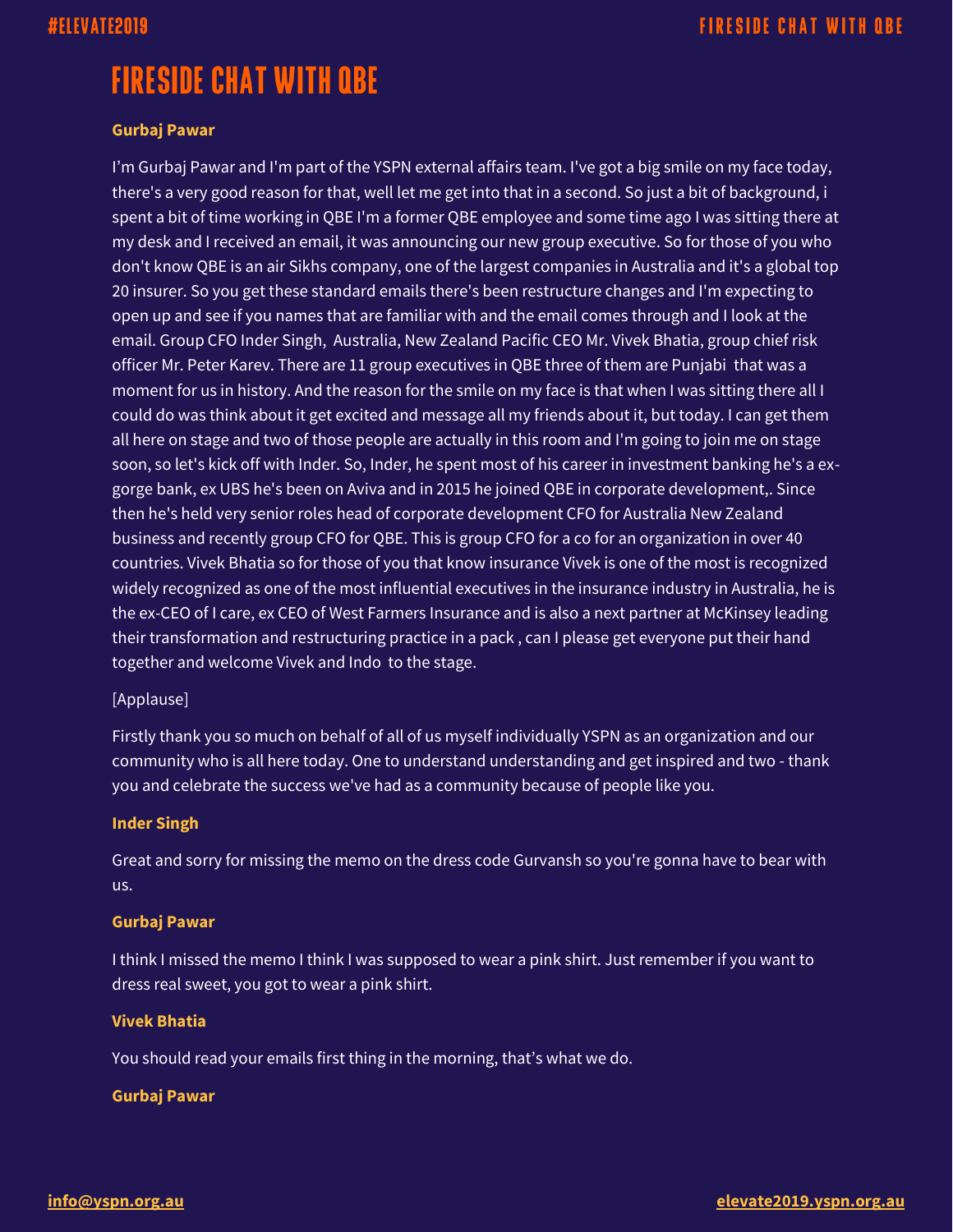## #ELEVATE2019

Okay so they're having you both here today and is a testament to the fact that we're doing something right as a community, case in point Vivek, three out of eleven executives at QBE are Punjabi. One, I wanted to ask your thoughts on the reflection on how we think we got there? And how do you think we continue that momentum?

#### **Vivek Bhatia**

I didn't recruit any of the three so I can't really take any big credit for that, but I think you know there was a great conversation and it was fantastic to hear everybody speak on the panel before and I certainly learned a lot you know from all the experiences that were shared but, but it is about making sure that we put our best foot forward and may the best person and when the best person is in the role you obviously need to encounter different conscious, unconscious biases that may come by the recruitment people so whether they are Chairmans of boards in these cases or global CEOs but at the end of the day if you are doing what you're supposed to do and you are presenting your best self forward then those opportunities do come. And you have to believe in it, if you don't believe in it then your own mind will stop you from going forward and putting us best foot forward. I think you know it's great to hear Saruv talk about his experience but also more importantly how you learned from it and you know that you control the controllables and you know there is when the course that I have hold you know the process is the biggest teaching from chronologies which is about conquering the mind is conquering the world, and if you conquer the mind then you definitely conquer the world. But if you let your mind play games with you then you're always going to make sure that you are second-guessing your own self and when you second-guess your own self you don't win.

#### **Inder Singh**

And I think I would just add just in terms of the environment it was good to hear the conversation earlier about biases etc. I sort of when I moved to Australia in 1989. I grew up in Melbourne and looking back you know over those years every five or six years you've seen a change in the environment right like having, I was in the UK for ten years and coming back in 2015 Sydney feels very different to what it did ten years ago before I left. I go back to Melbourne now and it feels very different you know that diversity is definitely increasing, yes there might be some barriers and they might still be more is needed in terms of pushing for that but you look at Macquarie Bank one of the finest companies in Australia now run by Samara you know who's of ethnic background, she's female and she's running one of the finest investment banks right it's seen as a bastion of the white male and she's running it. So you know it's the environment is changing and it's changing and and, and, and therefore thinking about what you can't control and what you can't control is important but also you've got more opportunities now and going forward and you know we did 20, 25 years ago as a community.

#### **Vivek Bhatia**

I also feel just to add on that is that one of the key elements that we always feel is that you can be what you can see, but if you don't see those people around then you sometimes second-guess yourself in terms of thinking is that really possible you know can, can us be on those lists? Can we be on the boards? Can we run these large organizations? And and when you don't see examples of those then you're not sure that is possible and I think you know if you look at, you know even going back ten years ago in 2008 I think nobody believed that it could be a black US president, but once Barack Obama took that place I think everybody believes that that is possible. And so there is a huge amount of catalyst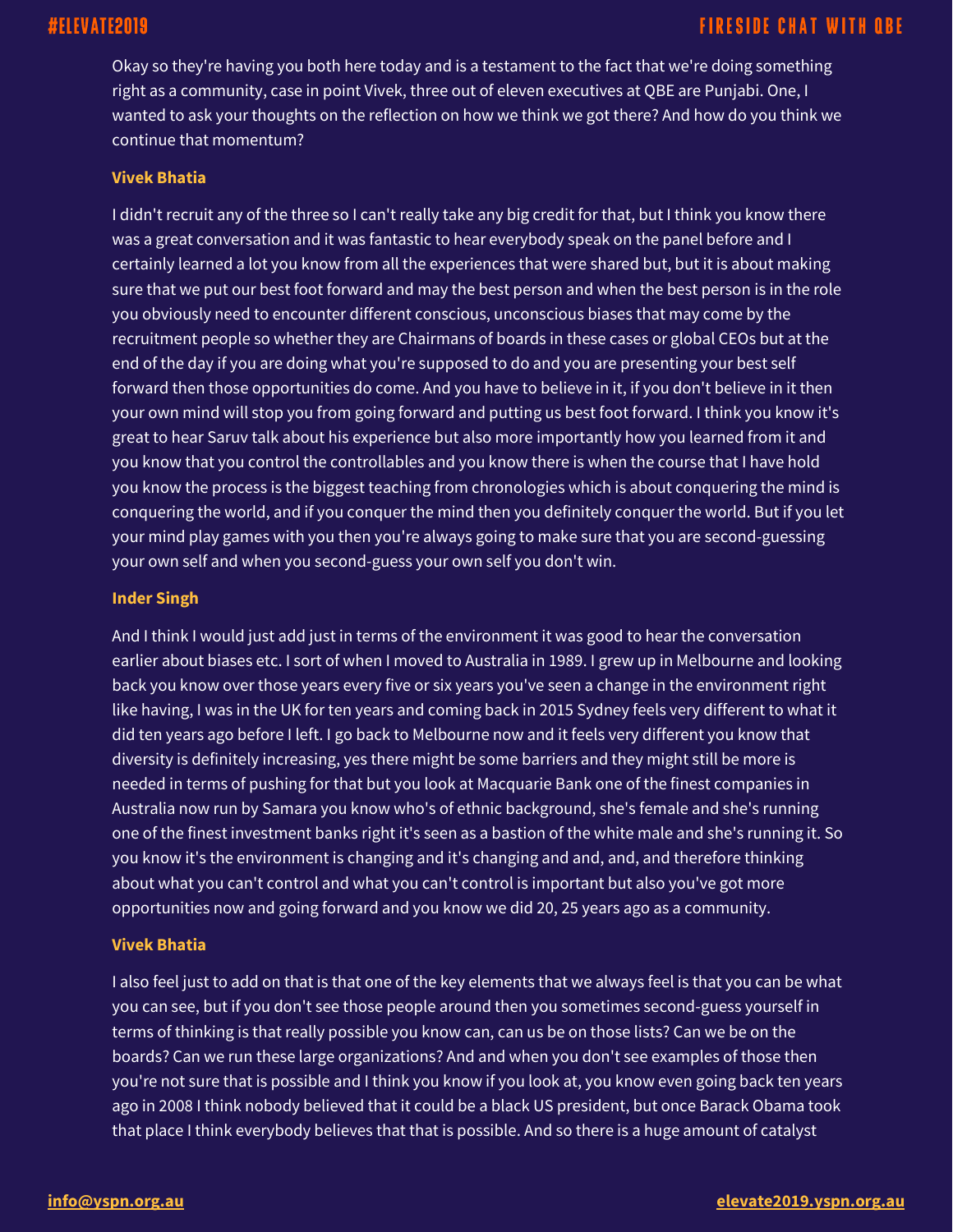movements that happen when individuals take roles in senior organizations and then people believe in their ability to do the same

#### **Gurbaj Pawar**

Yeah, exactly and pretty much exactly living leading the point on Barack Obama, for us as a community great when you guys were coming through the ranks, back then we didn't have the privilege to have the people like you to look out and inspire and believe that it is possible, so it's great to see that today for all of us you've set a precedent for us to understand where that can go, but reflecting back in your time back in you when you would have been in the stages that we're at what was some of all some of the reflections on that?

### **Inder Singh**

Yeah look I think part of it for me as you know was finding role models generally you know in the business community that you looked up to and in more recent years you know we've had some really fine examples in the U.S so RJ Bongo who runs MasterCard Sutton Adele ever runs Microsoft I spend a lot of time you know listening to you know what inspires them their leadership styles and it's just wonderful to hear you know how do they translate the external into what they you know what they then focus on. So I think having role models is really important whether it's within your particular industry or other industries or more from a sort of a personal ambitions point of view. So I think that's been really the guiding force for me at different you know stages of my life I've always had one or two role models that I've always listened to I've always thought about and that's really inspired me to continue to.. to learn and extend myself.

#### **Vivek Bhatia**

I think that I'm absolutely in the same boat as Inder so I came to Australia twenty years ago and you know when I came in and it was very difficult to see any non-Caucasian individuals in the local environment who were blazing the trail, and even though I've not had the opportunity to meet Saruv, but I'd heard about him so much before because he was the kind of the only bastion of somebody who had actually made it into senior sirens of upper Australia, and you look at those individual you think well it is possible so you have to make sure that you keep working hard and I have a strong belief that one of the things that our faith teaches us is perseverance and hard work and not relying only on talent and what's on the out, but bringing your inner humility, compassion your love, your respect to what you do on a day-to-day basis. And if you do that every day then you stand out and that's what you have to try and resist the temptation to conform, because that is so easy to do it is so easy to come into the organizations and then try to do what everybody else does because then you fit in you need to have to stand out and that's what we need to do.

### **Gurbaj Pawar**

Brilliant so that that really occurs with me because I guess an example for me was that my time at QBE when you guys came on board the new group executive there was a marked change in the organization around our approach to diversity particularly on the organization there's a strong reputation around how you guys approach it and how we how QBE is known in the market for it what are your thoughts on diversity and to why do you think it's so important i the way you do your business.

### **Inder Singh**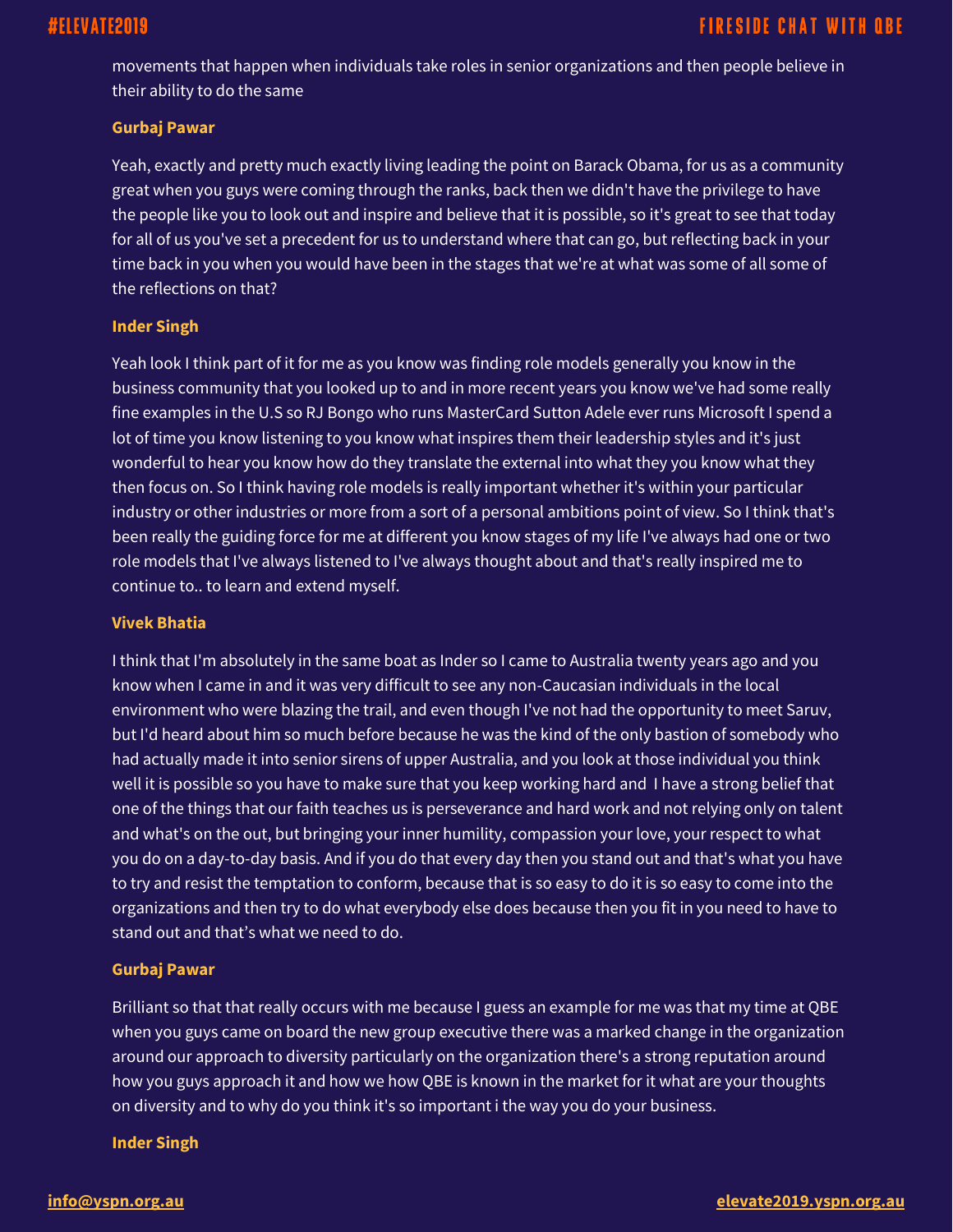So the diversity is more than just a nice to have I mean it's you know from a commercial point of view it's a business essential right. So having a strong diversity of thought around the table challenging others so having people from different backgrounds be it ethnic backgrounds be it sexual orientation is really critical. So I kind of see it as obviously in my role as CFR got to think about things you know from a business case perspective and I think there's such a strong you case for diversity putting aside everything else so I think for us we have to be activists around diversity and that involves taking risks and taking risks on people. So what we've been trying to do particularly on the gender front which has been a real focus for us. You know women are chronically underrepresented in our industry chronically underrepresented in senior positions in our company so you know we've talked a bit about this and you know it's important for us to take risks and move people into roles because often especially on the on the gender front I think women are sometimes hesitant to take the risks that an equivalent male might do they sort of almost you know need a little bit of an extra encouragement to say ,hey listen we think you can do this role and and and that little bit of extra encouragement you know when given and when the opportunities opened up people flourish right and we've seen this over time.and I think so it's really incumbent on us to be activists around diversity

#### **Vivek Bhatia**

I think just to echo the point you know it's very documented that if men are kind of seventy( 70) percent sure they can do the job they put up their hand. And women will wait until their Hundred (100) percent sure to put up their hand. And so it is incumbent on everybody to ensure that we do give level playing field and we do the give the encouragement that is required for people to come and step up the roles. We also know that when they do that they do a better job right and so it is definitely one of the really important aspects of ensuring that you do that. But you know to this point on diversity of thought I think what we try to do with symbols of diversity whether it is you know ethnicity, cultural background sexual orientation gender it is basically the core element of that is diversity of thought. And so if you can bring diversity of thought into boardroom tables into executive rooms then that starts to shape organizations differently to the way they have in the past. And then you look at the big organizations in the country you look at parliament you know the people who decide the policy for the country and you look at people making the decisions around the policy table and there is no diversity of thought there and then sometimes you wonder why people are not thinking through some of those ramifications of can you serve the community which looks so different to the people who are deciding how to serve them. And if you can't .. then we need to make sure that there is some positive change that needs to happen, it needs to be affirmative. It just can't be where we will wait for generations for that to happen. And in 50 years time or sure they will look different, well I don't think we should accept that. I think we should we should be really moving towards affirmative change on this aspect.

### **Inder Singh**

Just one more point on you know when you look at the way you know we're seeing technology advances happening and the industries as a whole changing and how people play in different spaces changing significantly. We as an organization if we stand still and we don't change and we don't challenge the way we do things or how we do them or what sort of people we have done them we will not exist in 10, 15, 20 years times. So you know we really get the fact that we need to have different people challenging you know around the table around you know how do we change and evolve and how do we you know build a company for the future. And so diversity is just a big big part of that right because that the same people who look the same taking the same decisions, in the same way, will just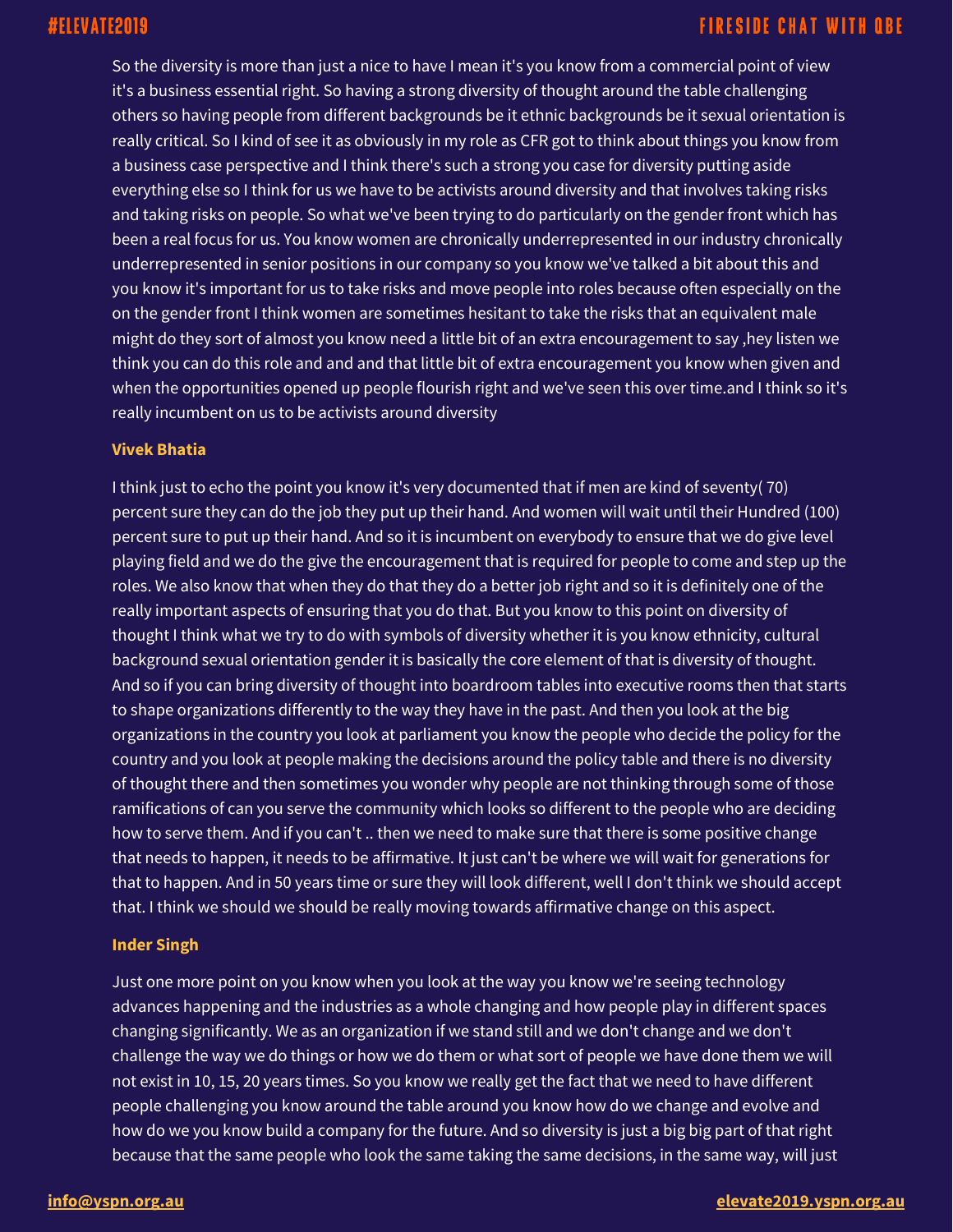mean that we'll go out of existence as a company or will fail as an economy to really take advantage of the wonderful opportunities that you know these advances are providing us.

#### **Gurbaj Pawar**

And how is QBE going about that what are some of the practical ways that you as leadership at the top making sure diversity is recognized and basically highlighted through to the world?

#### **Inder Singh**

Look I think QBE been around for 130 years we mainly focus on commercial insurance it is you know it's been a tough industry in terms of you know the real lack of diversity that we started with you know 10, 20 years ago so it remains. You know hard yards and it's about being activist about it but also you know it's about making examples of small successes when you get them and being persistent about it you know so for us it's front and centre of the agenda, you know we are you know activists around it and we're going to celebrate successes as we go along I think in simple terms is, is the philosophy.

#### **Vivek Bhatia**

And and to the extent, you know we reintroduce the QBE DNA last year and one of the core elements of that is hashtag mix it up and that is all about really encouraging. You know in a further in a formative way for us to bring diversity and inclusion into what we do on a day to day basis. Because I've always had a strong belief that diversity is kind of your starting ticket right and then it is all about inclusion. And if you don't get inclusively ride then diversity is only for the name, Its name sex symbol, as opposed to it, adds value and I always say that which is which i completely copied from somebody who I thought was great. But diversity is like being invited to a party whereas inclusion is being asked to dance so if you invited to a party in you're asked to dance then while it looks good from the outside you still don't feel part of the party.

#### **Inder Singh**

And as interesting there the point that was made in the earlier panel about you know them if you're not at the par board you're not at the boozy launch or you know so that's what culture historically has been somewhat prohibitive right. But that's changing even in our industry which you know if you go to London and the broking market and where commercial insurance started was very much business gets done in the pub and if you don't drink you're not at the table and you know part of the deal. Now it's very different right the becoming more data-driven it's more analytics you know you need smarter better people and it's a real fight for talent you know and so that the environment for us is also changing and what it takes to win is also changing and that really plays nicely into creating more opportunities for people from different backgrounds.

### **Gurbaj Pawar**

So talking about industry so we're all in financial services recent times financial services as an industry has copped a bad rap there's a whole lot of discussions around ethical conduct royal commission and all that going on. Usually, that usually goes right to the top and it's usually the leadership that's usually blamed. When it comes to the going got going as future financial services leaders and current financial services leaders. How do you go about approaching that? And how does your culture your heritage your religious values come into play when you make some of those decisions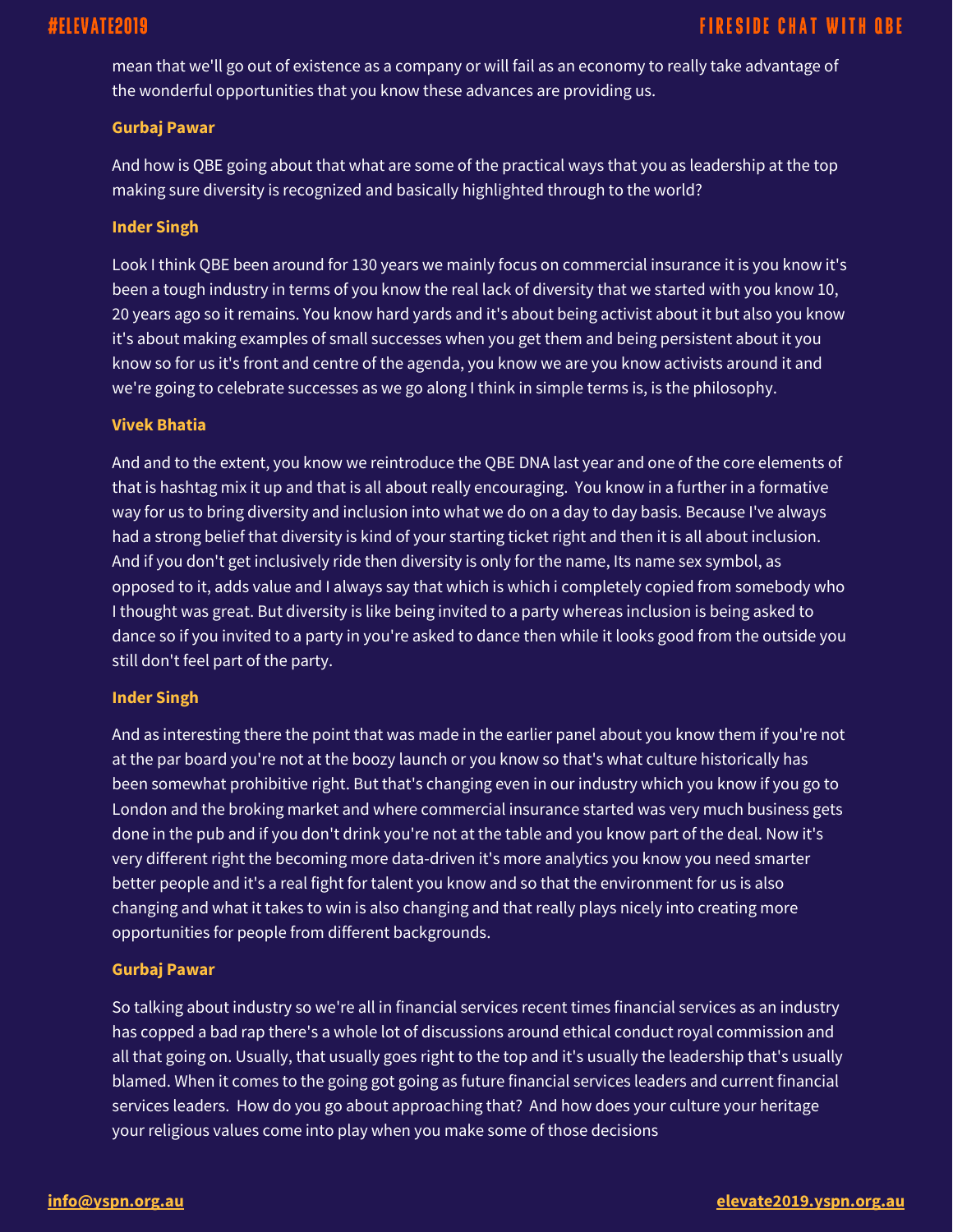#### **Inder Singh**

Yeah good set of questions, When I first started my corporate career at Deutsche Bank I was covering financial institutions. And so for the last 20 years, I've been in around financial institutions whether it's in this country or in the UK. And you know my philosophical kind of view on this is I think the industry as a whole lost its way a bit. You know what started as an industry built around building societies where you know you're really part of the community people got together to help each other out to build for their future just evolved into an industry that lost touch with the community, built a lot of hubris around success some of you know the industry dynamics. So you know you had an environment for a long time where the monetary policy was very facilitative, so you made a lot of money just turning up to work every day and everyone thought they were actually doing a great job. And so the industry developed a huge amount of hubris around it and that was consistent here in the UK and in the US and I think the financial crisis you know has brought a bit of a day of reckoning and I think it's causing everybody to think that actually, we need to go back to our roots a bit and be really part of the community and and and think about the role that financial services play. So insurance really what we do in simple terms is everybody pulls their premiums so when there's an event you know the people that are impacted by that event we can use those premiums to help those people rebuild. If rebuild their lives right in simple terms that's so kind of you know at the heart of what we do is a very strong social purpose. We have lost that as an industry over time and the focus on that over time so you know for me when I think about how does that you know we need to really bring that front and centre and back to kind of how we do business. Secondly in terms of how does our culture and our values you know for me one of the big things about Sikhism about being Punjabi is it's a real sense of humility right and and I think when I think about what went wrong in wrong in the industry a bit to some extent it was just a lack of humility, right just a lack of humility which is thinking about you know your ability to learn and adapt to the changing environment which didn't happen. So those are my kind of reflections on the fact that we've got a lot of work to do to reset both how we do business but also that the community is understanding and our engagement with the community around that.

#### **Vivek Bhatia**

I couldn't agree more I think you know clearly the last twelve (12) months have been tough for the financial services sector in terms of public scrutiny, in terms of public hangings in terms of trial which to summit. So Nixon has been quite one-sided but at the same time can understand the genesis of why it came up in the first place. When you reflect on financial services it is one of those core pillars of the society because it fills the economy and the role of Financial services is to make sure that we can enable society to be better than it was yesterday and most of the work that happens around the Financial services is with that intent. So when you look at the people who work in the financial service industry and that is in Australia probably direct and indirect would be close to half a million people. They don't come to work to try and fleece the community or they don't try to come in to talk, to say well I am gonna get a bonus because I don't want to pay a claim or I want to drive somebody out of their home because they haven't paid their home loan and we don't understand their hardship. But the way it has traversed over a period of time as in the right-click pointed out is we lost away. And all of a sudden profits probably became the primary objective now driven by a society driven by shareholder activation and the balance between commercial reality and social purpose was somewhere lost and I think this is a great reminder, I think GFC was a great reminder in 2008. This is again a great reminder that the industry does operate on a social license and I know that what has been bandied around quite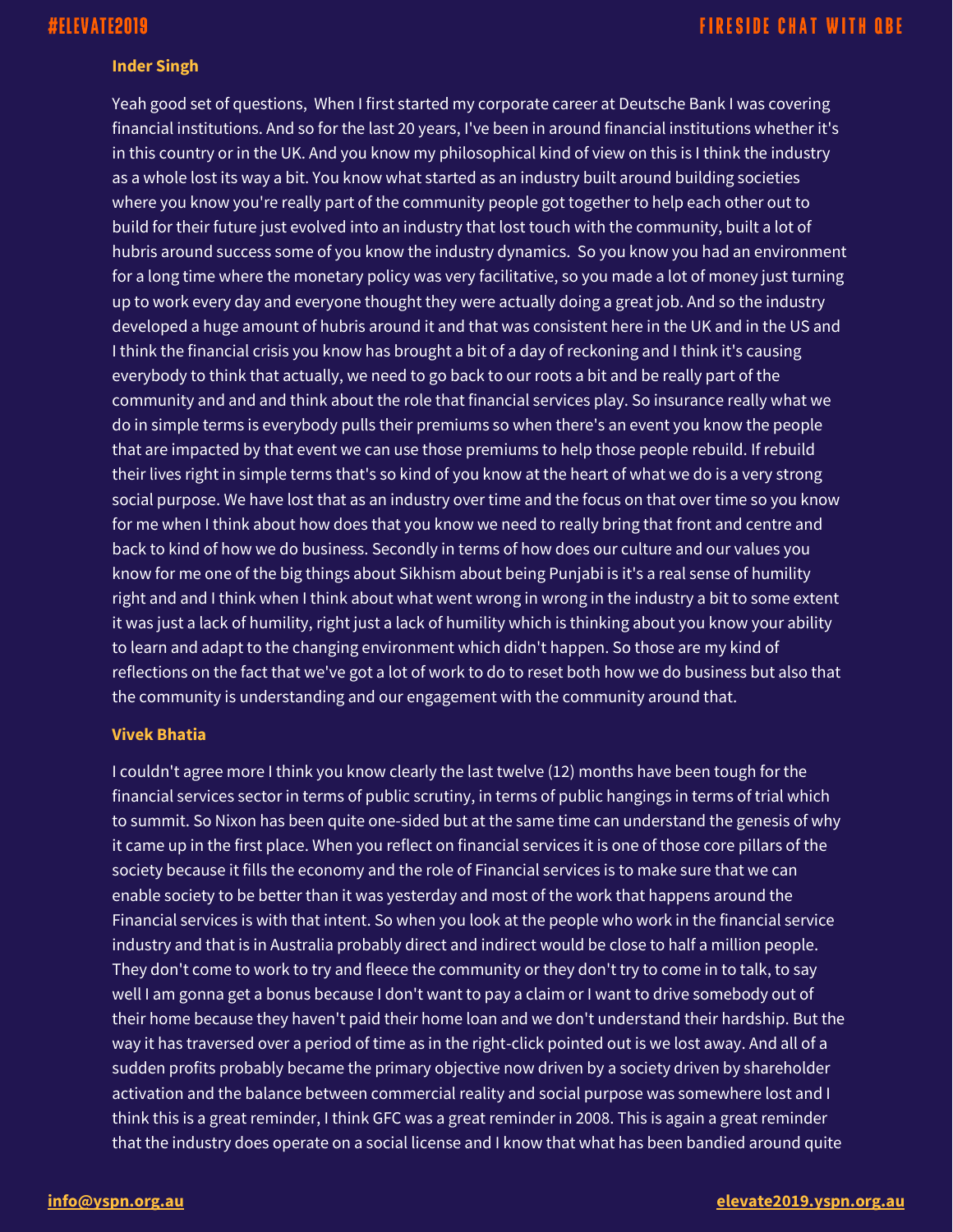a bit, but it does and we do need to make sure that we get up in the morning and we have that in the front central for minds. It doesn't mean that we don't make profit or profit is bad because if organizations don't make a profit then our soprano missions don't grow right and then we retire and then we depend on government money to be able to fund our retirement. And that's not okay either but there is a great balance to be made between what is a commercial imperative and what's a social purpose and it is not an either/or organizations have started to think about it as an either/or but I can do this and then on the side to look good I will do these four things. But we have to make sure that it is part and parcel of what we do as opposed to on the side and that's our I define sya not what you do on the side is what you do on a day to day basis right. And I think that we are well placed through the values that we have been fortunate to be given as our faith that humility truth compassion is part and parcel of who we are. And we can never forget that

#### **Gurbaj Pawar**

so just you touched on there on the social license. Its the concept of profit talking around social license and the fact that this you're providing a service to people you're contributing to society. What is the concept of server I mean to you guys on a day-to-day basis in your professional and personal life?

#### **Vivek Bhatia**

I think for me you know server is what you do on a day to day basis, it is wildly while you work, it's while you raise your family, it's what it's how you are there for your friends, for your parents. It is really important that on a day to day basis you are trying to do something that is possible to make tomorrow better than what yesterday was. And that is broader than just people around you but it starts with people around you can't be doing charity and then you know being a bit of an idiot with people around you. So it starts you, know there's a charity starts at home it really does, and you have to be true to yourself around the people who have raised you, who have been there and been your well-wishers on your life. And then it also extends to everybody that surrounds you whether it does that work in the environment ,you touch so many lives in every day you know if you can improve their lives by being kind, being compassionate you know being there for them to listen to what it is and in some meaningful way trying to help them then I believe that you are actually going a long way .

### **Inder Singh**

Yeah look I think I agree with that and I was listening carefully to what ungood said earlier as well that you know we can all really aspire to do more server. I mean one of the things I think when you live in a Western society and you go back to India and you go back to your you're pinned and you have a look at how everybody's going about their way and there's a sense of community that you know we don't have in the west. And we've tried to recreate it in pockets but I think that's really important and at the heart of all of that is being selfless and being in and being thoughtful about you know how you're dealing with others and that to me is you know something I really miss I mean I only spent a few years of my life growing up in India. But when I go back to Punja and you go back into your you know communities you see that concept you know very much well and alive right how people go about their daily lives and I think in the broader sense we don't do enough of that here.

#### **Gurbaj Pawar**

I guess from my perspective whenever we're in a room here today and wherever the group of people who normally would never get access to people like you it's a privilege for us and it's a server from you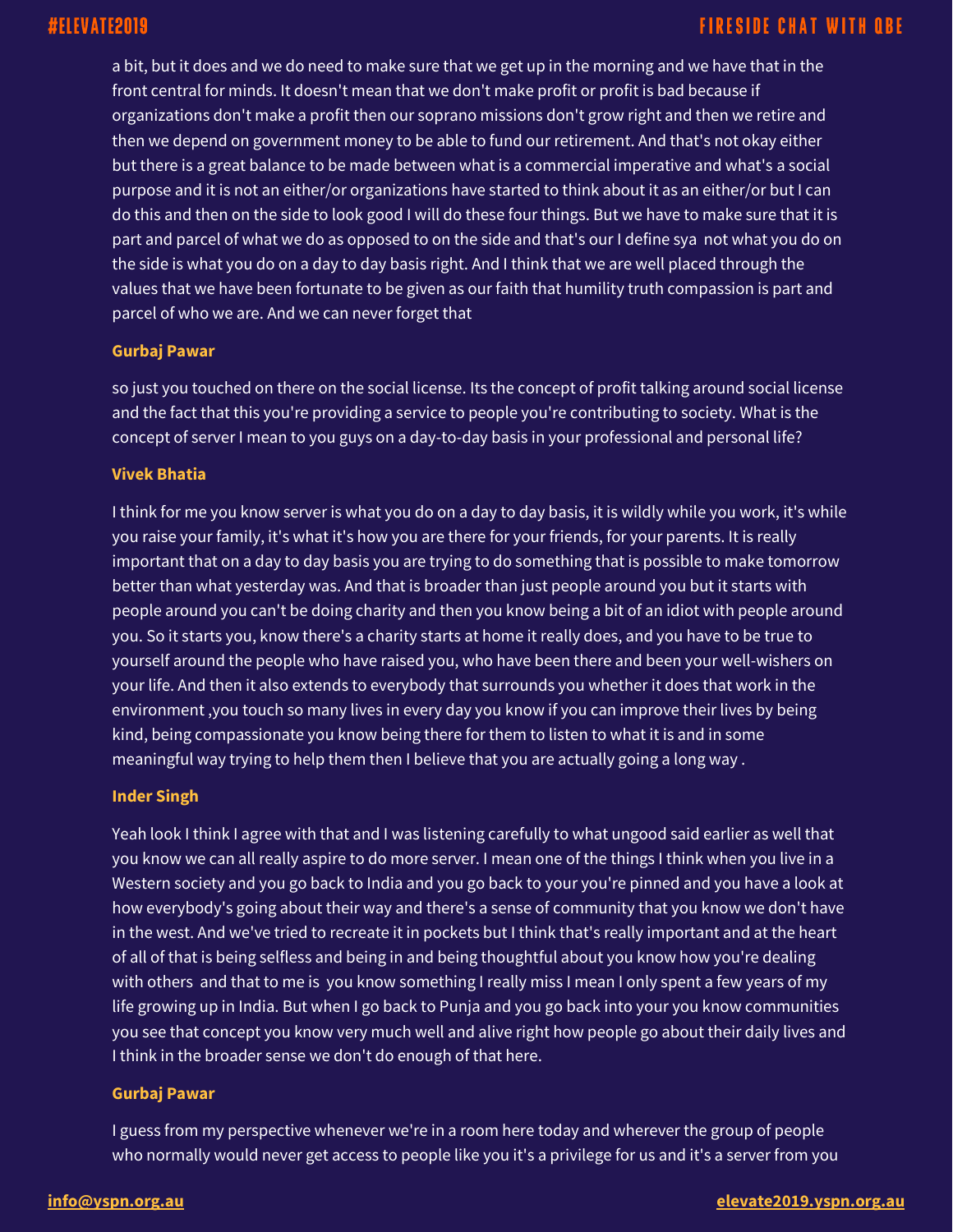guys to give us your time. But at the same time now that when I was sitting there and I heard about the news about you guys coming on to QBE group executive for me it was a very exciting time, but this is the first time I've actually interacted with you what I want even though we're the same organization. All the people here they're all young aspiring leaders future I'm aspiring future leaders and would hope to emulate some of your success would be a single piece of advice you got you would give we give the groupie that they can take away that it can apply practically to their daily lives.

#### **Inder Singh**

Yeah good question up I might going to if that's ok but I think firstly I'd say to everybody who's sort of coming up through the ranks that you know the opportunity set you have today is enormous right. Like in every aspect you look at it the set of opportunities you have is amazing.On the other side, the number of distractions there are are also you know incredible so it's about focus is really important and that's something that I've sort of lived in breathe every day is having focused and having a set of priorities as you as you go along. But more importantly, you know as you think about you know what's really important as you go through your corporate career and it's your ability to learn and adapt. You know so having a learning mindset is really important and I again to sort of quote one of my favorite people Sutton Adela from Microsoft. He's really pushed this idea of the growth mindset which is to you know continuous learning every single day and pushing yourself is really important. In the third thing, I'm gonna add one more is taking risks right and I think you know have it have a view you know put your hand up. You know get your opinion out there even though there are some risks to that. But think about how you take risks even the smallest of risks and if there's a job that that that you know may not be perfect but it gives you something we think are gee you know it feels like a big jump into that pool go for it because you'll never regret it. And you know the worst thing that'll happen is you'll learn something you learn something new or you learn something about yourself. So those are the two or two or three things that you know it doesn't matter where you are in and I've sort of seen that over the last 20, 25 years for me have held pretty true.

#### **Vivek Bhatia**

I think can I said ditto I also had a couple of things as well I think for me one of the things I have always valued is perseverance and resilience. Life is not fair don't expect it to be if you go in with the mindset that it's going to be fair and you're going to get everything that you think you deserve then be ready for some disappointments but make sure that you come back fighting. Make sure that when things don't go according to plan you make sure that you give it another dog. And one of the most important things for me is that people rely too much on talent but talent hardly works when you don't work hard and so there is never ever a replacement or a substitution for hard work and so that's hopefully that's what I was taught. When I was growing up and that's what my aspiration is to teach my kids if there's only one thing I can teach them because they don't really want to learn anything from me. Anyway but you know there's only one thing is that sets work hard and make sure that you don't give up. And just one parting thought is don't wait for the destination to have fun, you know enjoy the journey and have fun along the way, because things are going to go up and down but make sure that that you're always celebrating your small milestones along that beautiful path that you take that life is.

#### **Gurbaj Pawar**

Inspiring words from I guess backed by a lot of experience. Vivek, Inder thank you so much for taking your time out today to come and help coming or join, I see tonight as a community we have a lot to be